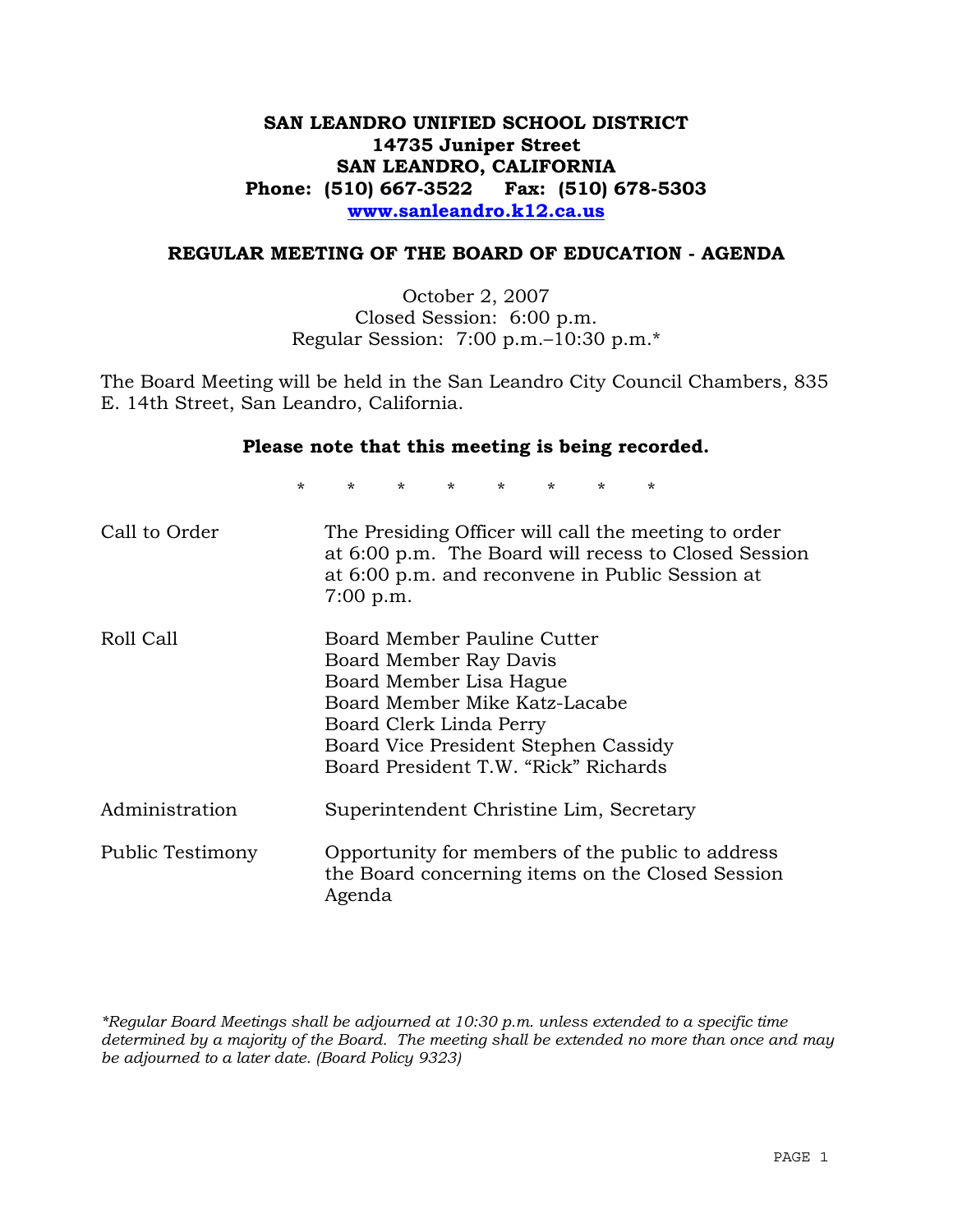Prior to the Public Session, the Board will meet in Closed Session pursuant to 54957, 54957.6, 54956.8, and 54956.9 (b), and 54956.9.

- a) Public Employee Discipline/Dismissal/Release
- b) Conference with Labor Negotiator
- c) Conference with Legal Counsel Anticipated Litigation Significant exposure to litigation
- d) Public Employee Appointment Title: Assistant Director of Categorical Program, and San Leandro High School Vice Principal
- e) Conference with Real Property Negotiator Property(ies)
- f) Conference with Legal Counsel Existing Litigation

| Report Closed<br><b>Session Action</b> | Motion __________ Second __________ Vote ________                                                                                                                                                                                                                                                                                                                                                                                                                                                                                                                                                                                                                                                                                                                                                                                                                                                       |                                        |                                                                                                             |  |  |
|----------------------------------------|---------------------------------------------------------------------------------------------------------------------------------------------------------------------------------------------------------------------------------------------------------------------------------------------------------------------------------------------------------------------------------------------------------------------------------------------------------------------------------------------------------------------------------------------------------------------------------------------------------------------------------------------------------------------------------------------------------------------------------------------------------------------------------------------------------------------------------------------------------------------------------------------------------|----------------------------------------|-------------------------------------------------------------------------------------------------------------|--|--|
| Pledge of Allegiance                   |                                                                                                                                                                                                                                                                                                                                                                                                                                                                                                                                                                                                                                                                                                                                                                                                                                                                                                         |                                        |                                                                                                             |  |  |
| Approve Agenda                         | Approve the Regular Meeting Agenda of October 2, 2007                                                                                                                                                                                                                                                                                                                                                                                                                                                                                                                                                                                                                                                                                                                                                                                                                                                   |                                        |                                                                                                             |  |  |
|                                        | Motion ___________ Second ____________ Vote _________                                                                                                                                                                                                                                                                                                                                                                                                                                                                                                                                                                                                                                                                                                                                                                                                                                                   |                                        |                                                                                                             |  |  |
| Legal Statement                        | Members of the audience who wish to address the<br>Board are asked to complete the yellow card available at<br>the entrance and submit it to the Board's Administrative<br>Assistant. Speakers who have completed the card will be<br>called when the item is reached on the agenda or, for<br>non-agenda items, during the Public Testimony. Cards<br>are to be turned in before the item is reached on the<br>agenda. Please note that this meeting is being recorded.<br>State law prohibits the Board of Education from taking<br>any action on or discussing items that are not on the<br>posted agenda except to A) briefly respond to statements<br>made or questions posed by the public in attendance; B)<br>ask questions for clarification; C) provide a reference to a<br>staff member or other resource for factual information in<br>response to the inquiry; or D) ask a staff member to |                                        |                                                                                                             |  |  |
|                                        | 54954.2(a)                                                                                                                                                                                                                                                                                                                                                                                                                                                                                                                                                                                                                                                                                                                                                                                                                                                                                              |                                        | report back on the matter at the next meeting and/or put<br>it on a future agenda. (Government Code Section |  |  |
| <b>REPORTS</b>                         |                                                                                                                                                                                                                                                                                                                                                                                                                                                                                                                                                                                                                                                                                                                                                                                                                                                                                                         | <b>Student Representatives' Report</b> |                                                                                                             |  |  |
| <b>PRESENTATIONS</b>                   |                                                                                                                                                                                                                                                                                                                                                                                                                                                                                                                                                                                                                                                                                                                                                                                                                                                                                                         |                                        |                                                                                                             |  |  |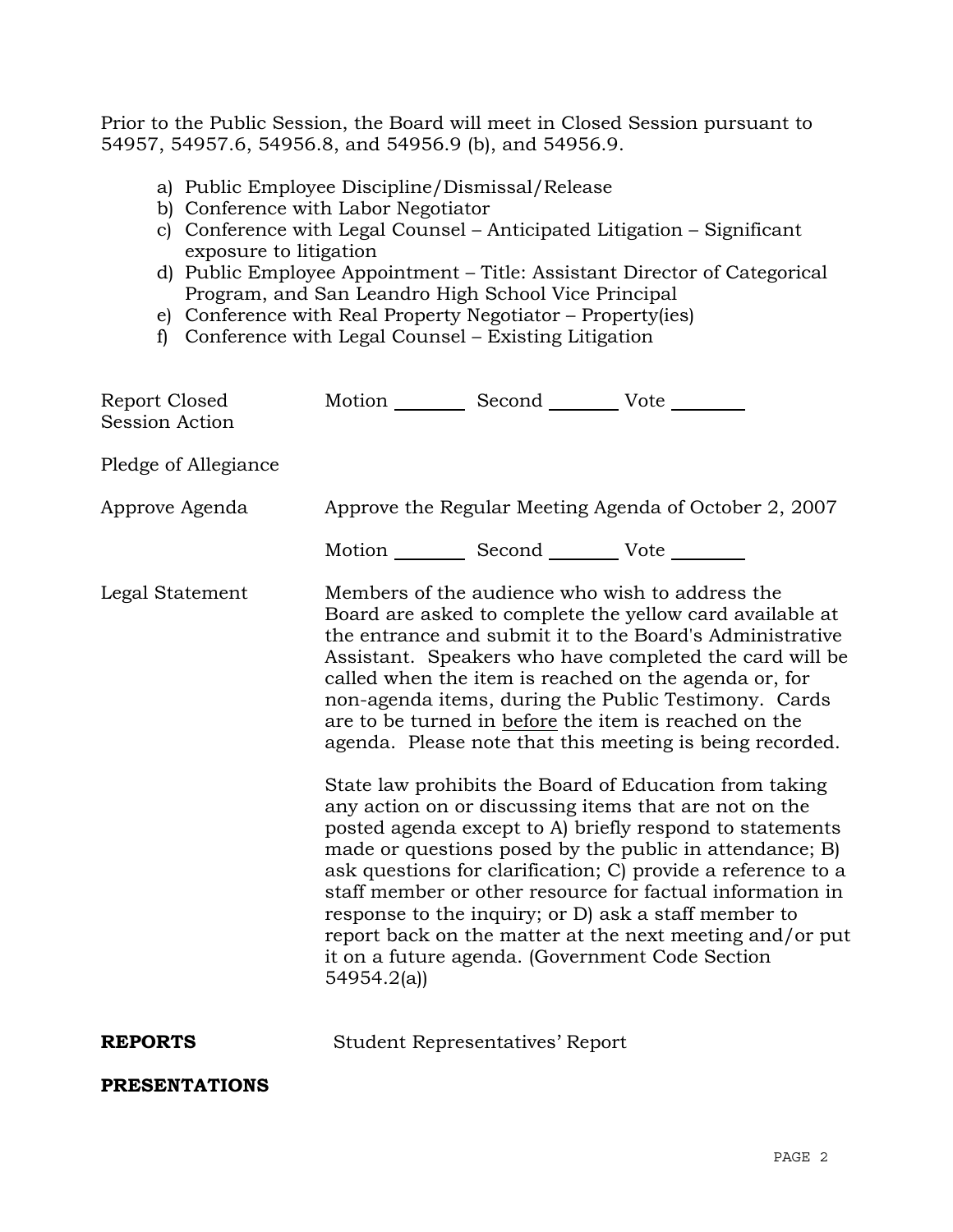- \* Daniel Chaja, Assistant Director of Research and Program Evaluation, will present Data Presentation Part III. This part of his presentation will highlight additional summary data reports further defining the progress the district is making in meeting the needs of our students. He will also share highlights of data analyses conducted by the District and all school sites as we identify program strengths, areas of needs, and action steps needed to address our students' achievement needs.
- Song Chin-Bendib, Assistant Superintendent of Business Services, will be making dual presentation regarding Understanding School Finance and the impact of the Budget Act 2007 recently signed by the Governor.

# **PUBLIC TESTIMONY ON NON-AGENDA ITEMS**

# **PUBLIC HEARING**

A public hearing will be held regarding the Preliminary Endangerment Assessment (PEA) for the 9th Grade Campus.

**REPORTS** Correspondence Superintendent's Report Board Committee Reports

- City/District Liaison
- Communication

## **CONSENT ITEMS**

These items are considered routine and may be enacted by a single motion. At the request of any member of the Board, any item on the consent agenda shall be removed and given individual consideration for action as a regular agenda item.

## General Services

1.1-C Approval of Board Minutes – September 5, 2007 Staff Recommendation: Approve the minutes of the regular board meeting held on September 5, 2007. Motion Second Vote \_\_\_\_\_

| $1.2 - C$         | <b>Staff Recommendation:</b>                                      |
|-------------------|-------------------------------------------------------------------|
| Resolution #07-42 | Adopt Resolution #07-42, Proclaiming the month                    |
|                   | Proclaiming the Month of October as "Walk to School Month" in San |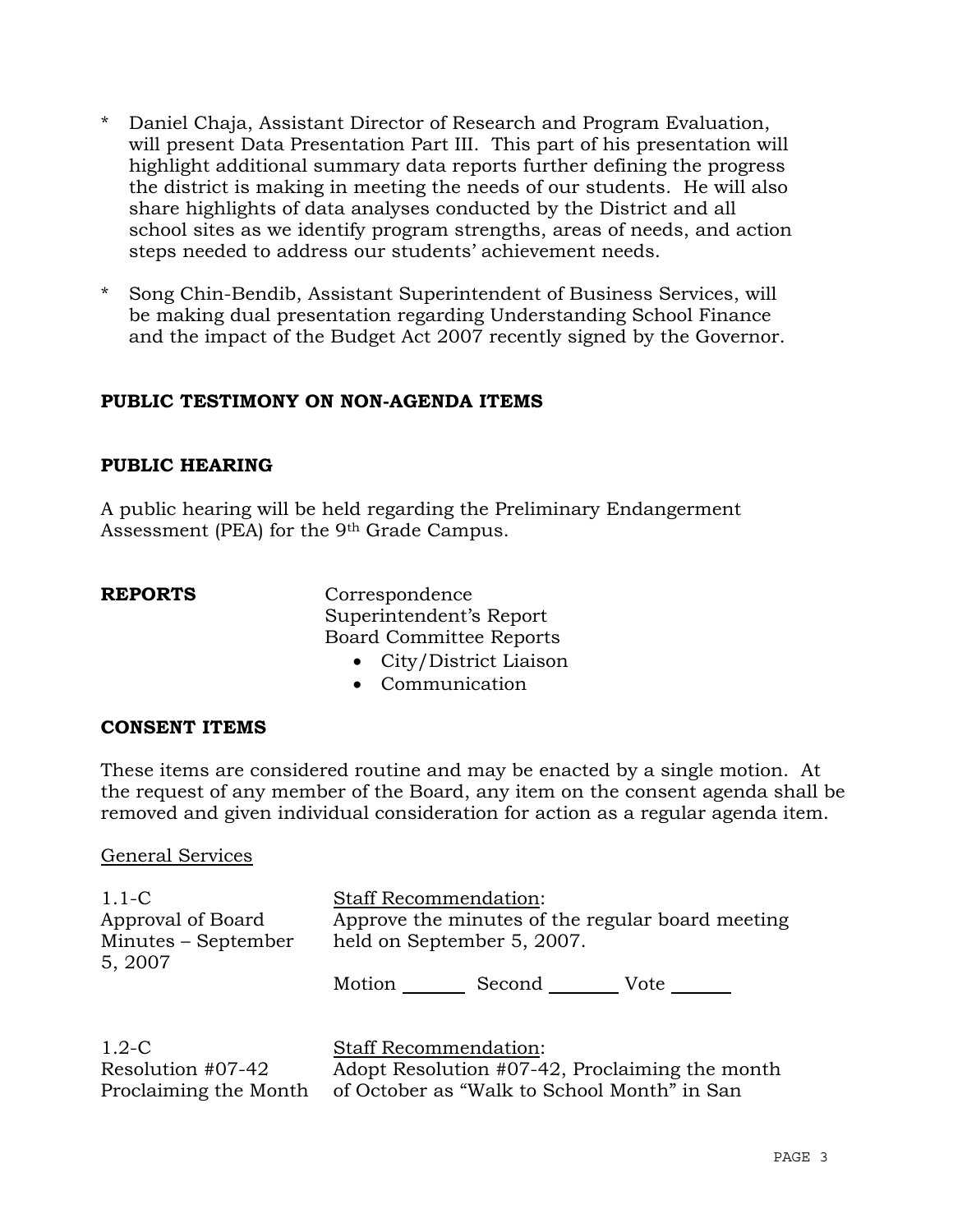| of October as<br>International Walk to<br>School Month                                        | Leandro, California and encourage everyone to<br>consider the safety and health of children this<br>month and throughout the year.<br>Motion _________ Second _________ Vote _____                                                                                                                                                                                                                                                                |  |  |  |
|-----------------------------------------------------------------------------------------------|---------------------------------------------------------------------------------------------------------------------------------------------------------------------------------------------------------------------------------------------------------------------------------------------------------------------------------------------------------------------------------------------------------------------------------------------------|--|--|--|
| Human Resources                                                                               |                                                                                                                                                                                                                                                                                                                                                                                                                                                   |  |  |  |
| $2.1-C$<br>Acceptance of<br>Personnel Report                                                  | Staff Recommendation:<br>Accept Personnel Report as submitted.<br>Motion _________ Second __________ Vote _______                                                                                                                                                                                                                                                                                                                                 |  |  |  |
| $2.2 - C$<br>Revised Job<br>Description for<br>Measure B Bond                                 | <b>Staff Recommendation:</b><br>Approve the revised job description for the<br>Measure B Bond Account Technician.                                                                                                                                                                                                                                                                                                                                 |  |  |  |
| <b>Account Technician</b>                                                                     | Motion Second Vote                                                                                                                                                                                                                                                                                                                                                                                                                                |  |  |  |
| $2.3 - C$<br>Revised Job<br>Description and<br>Position for<br>Community<br>Service/Measure B | <b>Staff Recommendation:</b><br>Approve the revised job description and position<br>for the Community Service/Measure B Bond<br>Accounts Payable Technician.                                                                                                                                                                                                                                                                                      |  |  |  |
| <b>Bond Accounts</b><br>Payable Technician                                                    | Motion Second Vote                                                                                                                                                                                                                                                                                                                                                                                                                                |  |  |  |
| <b>Educational Services</b>                                                                   |                                                                                                                                                                                                                                                                                                                                                                                                                                                   |  |  |  |
| $3.1-C$<br>Acceptance of<br>Donations                                                         | Staff Recommendation:<br>Approve the acceptance of gifts to the District as<br>follows:                                                                                                                                                                                                                                                                                                                                                           |  |  |  |
|                                                                                               | Garfield Elementary School<br>Coffee donated by Zocolo Coffee House                                                                                                                                                                                                                                                                                                                                                                               |  |  |  |
|                                                                                               | John Muir Middle School<br>• 5 soccer balls, 10 footballs, 1 pump & needle,<br>18 basketballs, and 7 tether balls donated by<br>Eddie & Tanislalis Nelson<br>1 Panasonic 52" TV and 1 Panasonic DVD<br>$\bullet$<br>player donated by Clement Wong<br>\$235.13 for 2 Ultimate Desktop Units for main<br>$\bullet$<br>office donated by PTSA<br>San Leandro High School<br>\$250 – for Career and Technology Education<br>from BAC Local 3 AFL/CIO |  |  |  |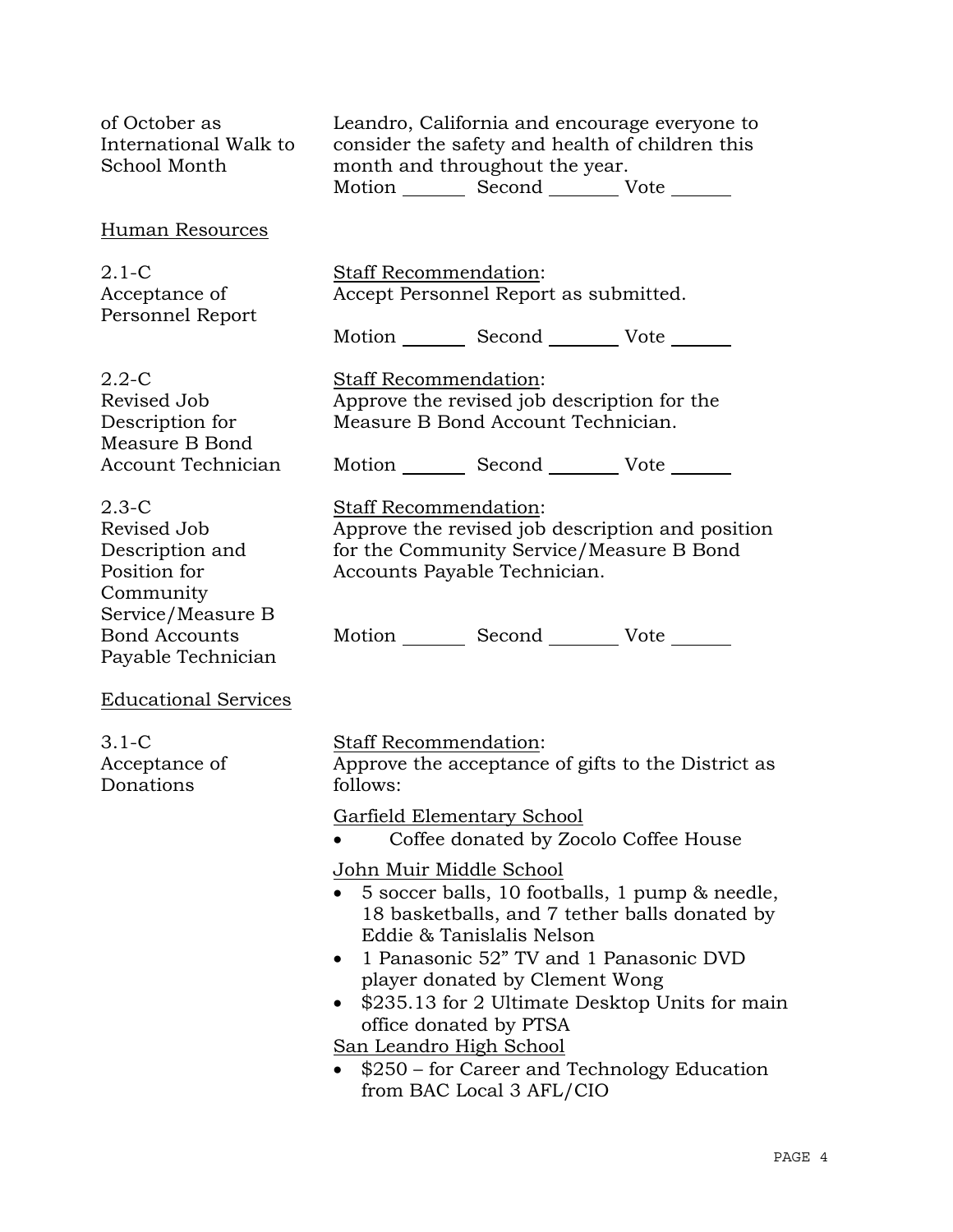|                                                                                                                                                                                                                    | • \$500 – for Career and Technology Education<br>from Pipe Trades Association UA #342<br>1 Computer donated by Dan Martin<br>$\bullet$<br>1 Pedestal Grinder donated by Marilyn Tribble<br>$\bullet$                                                                              |  |  |  |
|--------------------------------------------------------------------------------------------------------------------------------------------------------------------------------------------------------------------|-----------------------------------------------------------------------------------------------------------------------------------------------------------------------------------------------------------------------------------------------------------------------------------|--|--|--|
|                                                                                                                                                                                                                    | Motion _________ Second ___________ Vote ________                                                                                                                                                                                                                                 |  |  |  |
| $3.2-C$<br>K-12 Edusoft<br>Assessment<br>Management System<br>Contract                                                                                                                                             | Staff Recommendation:<br>Approve the contract between the San Leandro<br>Unified School District and the Riverside<br>Publishing Company for the K-12 Edusoft<br>Assessment Management System.                                                                                    |  |  |  |
|                                                                                                                                                                                                                    | Motion _________ Second __________ Vote _______                                                                                                                                                                                                                                   |  |  |  |
| $3.3-C$<br>Memorandum of<br>Understanding<br>between San Leandro<br>Unified School District<br>and the San Leandro<br>Boys and Girls Club for<br>the After School<br><b>Education and Safety</b><br>(ASES) Program | <b>Staff Recommendation:</b><br>Approve the Memorandum of Understanding<br>between San Leandro Unified School District and<br>the San Leandro Boys and Girls Club for the After<br>School Education and Safety (ASES) Program.<br>Motion _________ Second __________ Vote _______ |  |  |  |
| $3.4-C$<br>Resolution #07-43,<br>Support of Red Ribbon<br>Week                                                                                                                                                     | Staff Recommendation:<br>Adopt Resolution #07-43 in support of Red<br>Ribbon Week, the week of October 20, 2007 -<br>October 28, 2007.                                                                                                                                            |  |  |  |
|                                                                                                                                                                                                                    | Motion _________ Second __________ Vote _______                                                                                                                                                                                                                                   |  |  |  |
| <b>Business Operations</b>                                                                                                                                                                                         |                                                                                                                                                                                                                                                                                   |  |  |  |
| $4.1 - C$<br>Actuarial Study for<br>Governmental<br><b>Accounting Standards</b><br>Board (GASB)                                                                                                                    | Staff Recommendation:<br>Approve the contract proposal from Gallagher for<br>an actuarial study for Governmental Accounting<br>Standards Board (GASB) Statement No. 45.                                                                                                           |  |  |  |
| Statement No. 45                                                                                                                                                                                                   | Motion _________ Second __________ Vote _______                                                                                                                                                                                                                                   |  |  |  |
| $4.2-C$<br>Measure B<br>Performance Audit<br>Contract                                                                                                                                                              | Staff Recommendation:<br>Approve the contract for Perry-Smith LLP to<br>conduct the Performance Audit for Measure B<br>General Obligation Bonds for the year ended June                                                                                                           |  |  |  |